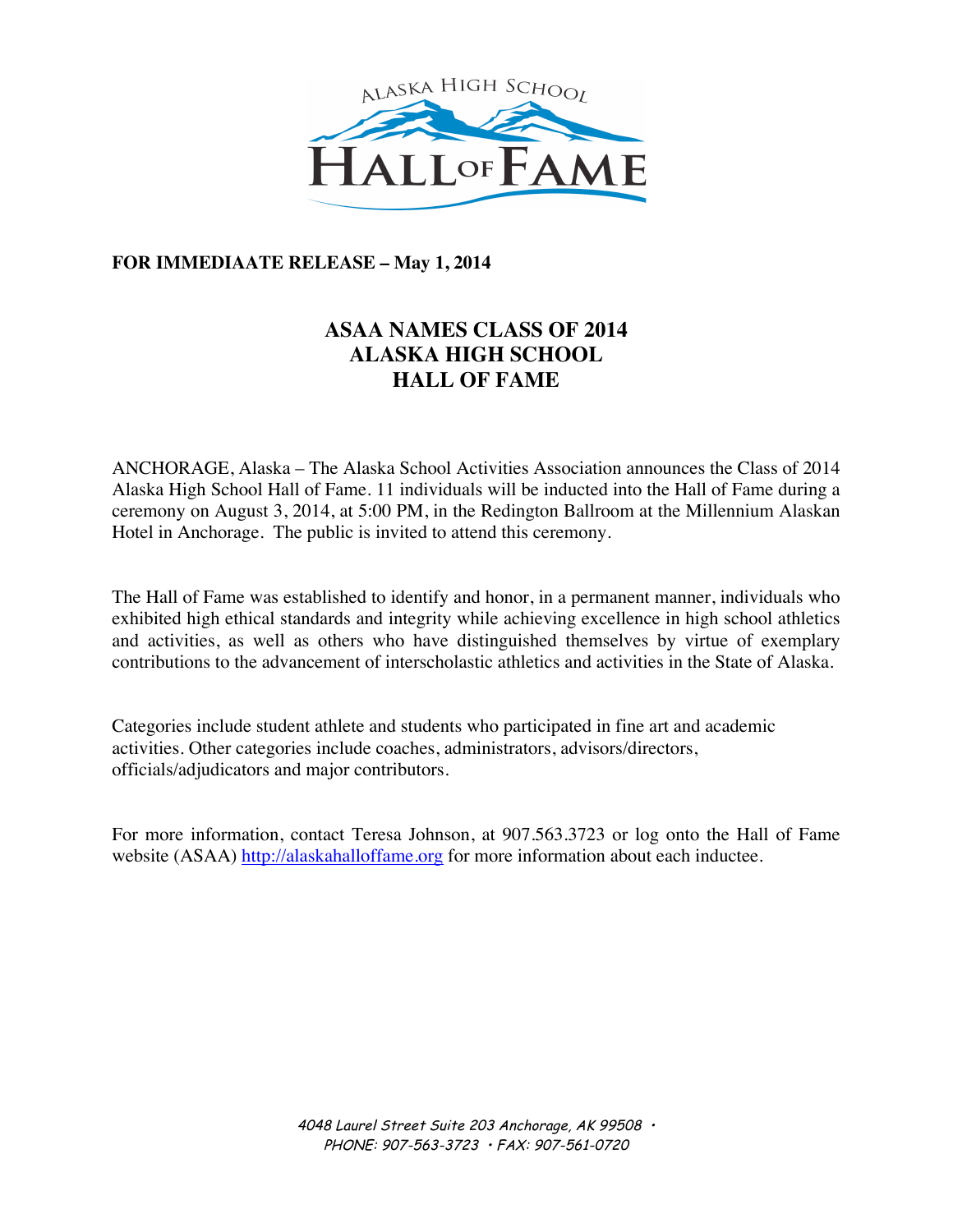

# **Archie Young (Athlete – Wrangell H.S. – Basketball)**

Arguably the greatest boys basketball player in Wrangell High School history, Archie Young averaged 19 points and double figure rebounds over his illustrious four-year varsity career. His career high was 52 points. At the 1991 state tournament the 6-foot-4 small forward collected 46 points and 18 rebounds. He was named all-state three times [first team twice] and led Wrangell to a state runner-up finish as a senior. In college, he averaged 33 points in one season at Clarke Community College in Washington before transferring to the University of Alaska Fairbanks. At UAF, Young was a member of the 500-point club and once held the school record for most 3-pointers [7] in a game; and he did it in back-to-back games. After his playing career, he returned to Southeast Alaska and has been teaching and coaching basketball and volleyball at Mt. Edgecumbe in Sitka for the last 15 years.

## **Bruce Shearer**

# **(Coach – Kenai/ Chugiak/East Anchorage High Schools — Football, Basketball, Track & Field)**

Bruce Shearer is one of the true coaching giants in Alaska high school history, winning a combined ten (10) Class 4A state championships in three sports: football, track and field and girls basketball. Bruce is the only man to lead his football team to seven state championship games, winning four; and he did it in just 12 years [1985 to 1997]. Shearer coached a total of 21 seasons of football at Kenai Central, East Anchorage and Chugiak High School and compiled a career record of 130-40-1 [76%]. At East, he won three straight state titles in 1985, '86 and '87, and set a record with 29 consecutive victories. At Chugiak, he won the 1996 title and had a 76-26 record in 10 years. He also coached girl's basketball and track and field at Chugiak. As a hoops coach he was named Class 4A Coach of the Year in 1991 and won a state title in 1994. In track, he led the Chugiak girls to four state titles and the boys to one.

# **Boyd D. "Dan" Leman**

# **(Coach – Ninilchik H.S. — Basketball)**

Dan Leman coached the Ninilchik High School girls basketball program to unprecedented heights during his 18 seasons, winning 373 of his 409 career games and helping the Lady Wolverines become the only team in Alaska history to win five consecutive state championships from 2000 to 2004. Ninilchik owned the Class 2A level, winning eight state titles from 1996 to 2006 and finishing third or better in 16 of his 18 seasons on the bench from 1991 to 2008. Ninilchik rattled off an unbelievable 98-game winning streak, preceded by a 57-game streak. He was named Small Schools Coach of the Year seven times and produced the Smalls Schools Player of the Year nine times. His success was stuff of legends, so much so that USA Today spent a week chronicling his life. He received the Golden Apple from the Kenai Peninsula Borough School District in 2004 and was twice nominated for Who's Who of American Teachers.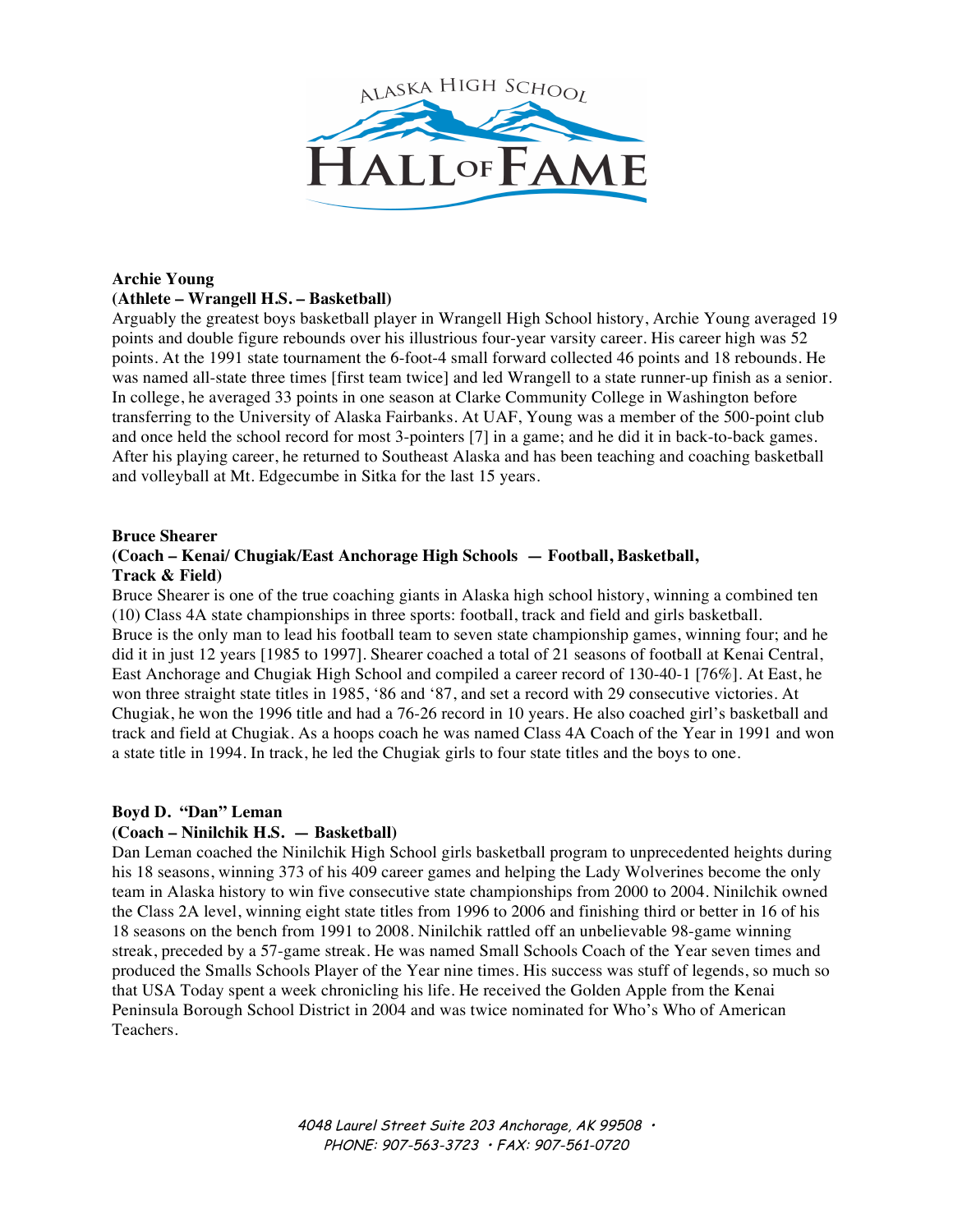# **Dave Reeves**

## **(Coach — Dimond H. S. — Tennis)**

Dave Reeves is Alaska's king of the tennis court, a pioneer of the game after helping high school tennis get started in the early 1970s and later turning Dimond High School into a dynasty. He is the state's most accomplished tennis coach with 13 region titles in 18 seasons and a 145-27 career record. There was not a state tournament during his coaching career. Reeves coached perfect seasons in 1976, '83 '85 and '91. Few know of his own athletic achievements at East in the 1960s, where he played basketball for Chuck White, won two pole vault state titles and broke the state record by a foot as a senior, and played second base on back-to-back state champion Legion baseball teams.

#### **Richard"Dick" Barker**

## **(Activity Sponsor — Tok and Bethel High Schools — Music)**

Richard "Dick" Barker of Bethel was the ultimate band-leader. He was past president of the Alaska Music Educators Association and had numerous All-State and All-Northwest participants, including members of the McDonald's All-American High School Band. Barker started teaching band in Tok and soon moved to Bethel, teaching there for over 20 years. Arriving in 1968, he began his long relationship with the Yukon Kuskokwim Delta's students, teaching them many life lessons and a lifelong appreciation for music. Barker impacted hundreds of kids. He retired from Bethel Regional High School in 1987 and continued his teaching career in Germany. Not one to ever quit, he currently teaches part-time at a small private school in Washington at age 79.

#### **Don Kassube**

#### **(Official — Anchorage)**

Longtime high school sports official Don Kassube is known best for his work in basketball, but his reach extends to football, track and field, wrestling, track and teaching. Kassube began officiating basketball games in Alaska in 1970 and joined the Anchorage Basketball Officials Association, serving on the board, and was president from 1977 to 1988. Over the years he was selected to be an official for 24 region and state tournaments. He has officiated more National Federation High School contests than any other certified official in the state. Kassube is one of only two Alaska officials to be nominated for the National High School Sports Hall of Fame. He also coached football for 18 years, wrestling for three and served as meet director at the state track and field championships from 1988 to 1993. He is still involved today with March Madness Alaska.

#### **Donna Dooley**

#### **(Coach — Dimond H.S. — Volleyball)**

In just five years, Dimond High School coach Donna Dooley created the first volleyball dynasty in Alaska when she led the Lynx to five straight state championship matches and captured three titles from 1977 to 1982. Her teams won 13 of 15 career matches at the state tournament. She also won four conference and three region championships at Dimond. In 1983, she stepped down to raise her family but continued to coach as an assistant and mentored young coaches and designed development programs for younger players. She introduced advanced skills and strategies, demanded hard work and understood team growth. She returned to coaching as a tennis assistant at Dimond from 1995 to 2004 and was instrumental in developing a district wide JV program.